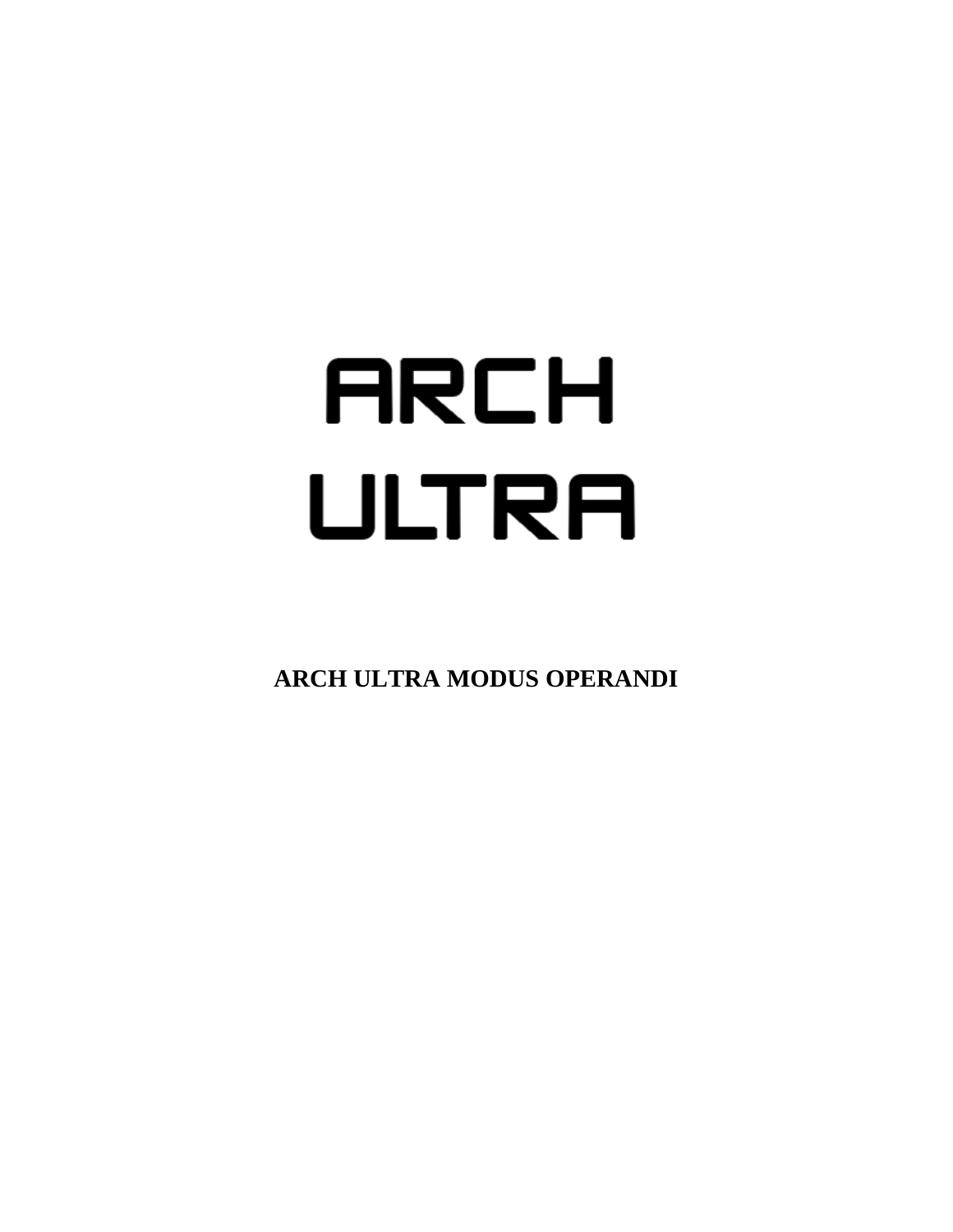*Written by Manpaint*

# **Introduction**

**This document relates development info of ARCH ULTRA. I strongly advise to play the game normally first as game data may spoil you. It should also be noted that there is traces of many story revisions, so you will find incoherence everywhere. This document assumes reasonable knowledge of RPG Maker VX ACE.**

## **List of abbreviations**

**CE = Common Event.**

**ID = Identifier**

### **Section 1: Dialogue handling.**

**The game contains two language, English and French. It is defined by a variable. Dialogue CEs are triggered by an event on a map based on a dialogue ID. In the final game, those dialogue classes range from CE 297 to 295.** 

#### **Section 2: Map handling**

**Each map in the game is accompanied by a set of pictures of multiples functions. The map handling is done by CE 23.**

#### **Section 3: Audio handling**

**BGM, BGS and SE are handled by CEs when invoked with an ID. Those CE range from 76 to 79.**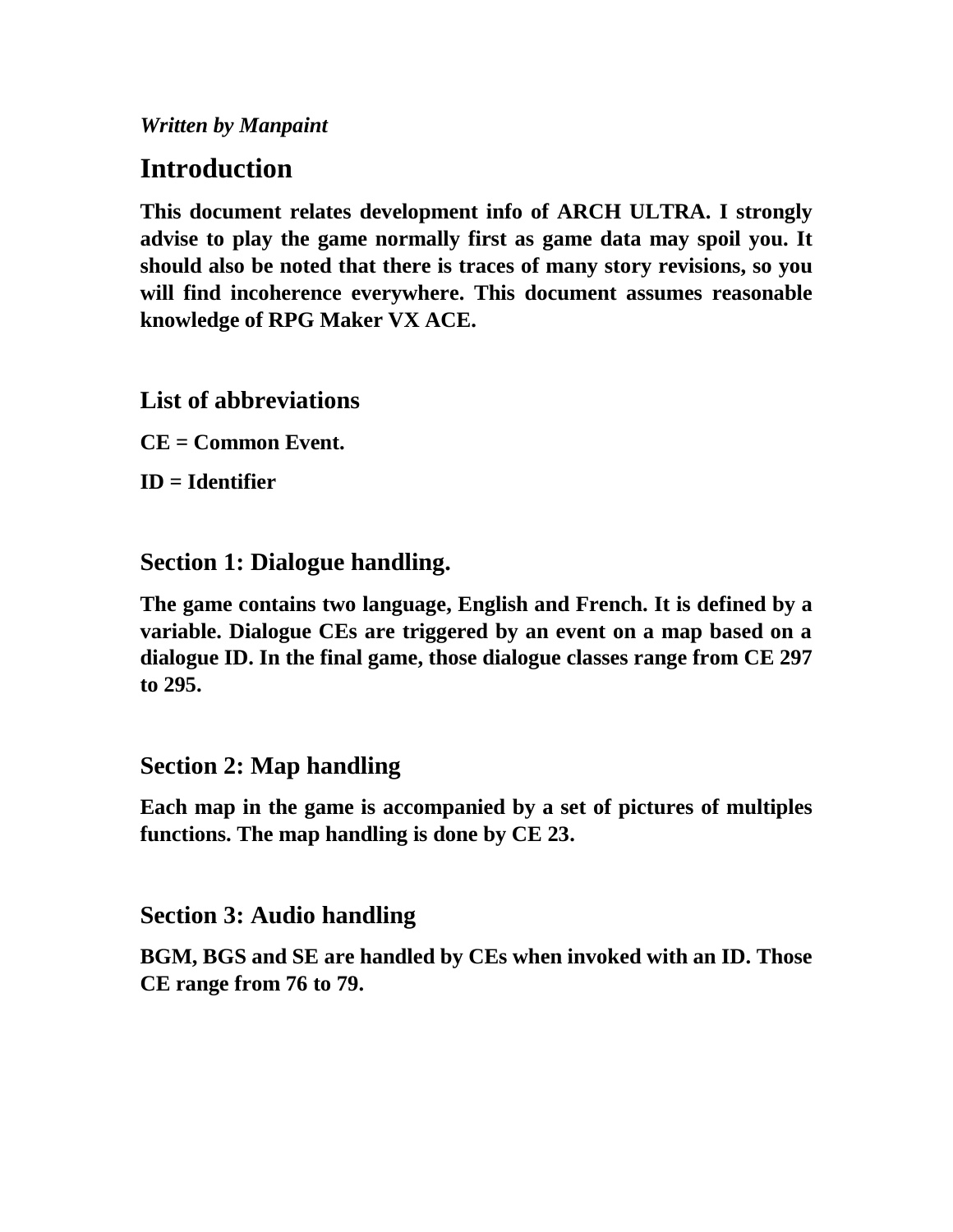# **Section 4: Scene loader**

**Due to the linear nature of ARCH ULTRA, the game was divided into multiple sequence (or scene). Here's the exhaustive list of those used in the final game:**

# *The following spoils major plot details.*

**24, 26 Enkloi reveal Simultra function**

- **Intro of Lucien**
- **Rosia tells her past to Paul**
- **Walking to get to the library.**
- **Shady guy attacks library**
- **Walking to get to the HIA.**
- **91, 28 Governement whereabout**
- **Paul search for Kewey.**
- **Imperator talks to Paul**
- **Rosia talks about her fears**
- **Walking to train station**
- **Info about Olmas Street**
- **Walking to Magia store**
- **Maga brings the guns**
- **Underground parking cutscene**
- **Rosia rescue seq**
- **Going back to the HIA base**
- **Imperator reveal assault on Conclave**
- **Paul comments on the situation.**
- **57, 39 Conclave cutscene**
- **Bill finds the Codex**